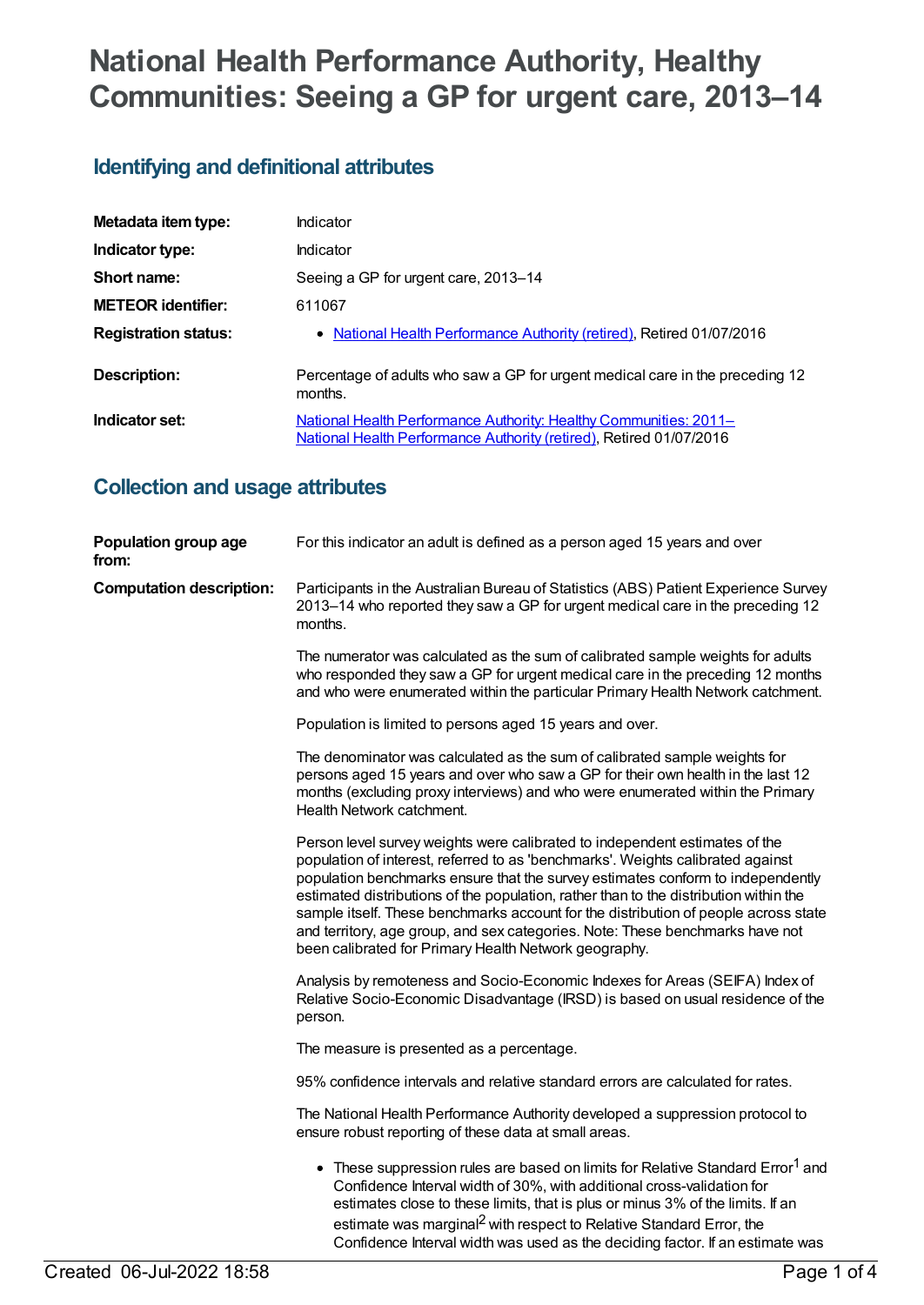|                                 | marginal <sup>2</sup> with respect to Confidence Interval width, then Relative Standard<br>Error is used as the deciding factor<br>Data were supressed based on the following rules:                                                                                                                                                                                                                                                                                                                                       |  |
|---------------------------------|----------------------------------------------------------------------------------------------------------------------------------------------------------------------------------------------------------------------------------------------------------------------------------------------------------------------------------------------------------------------------------------------------------------------------------------------------------------------------------------------------------------------------|--|
|                                 | - Relative Standard Error of 33% or greater, or                                                                                                                                                                                                                                                                                                                                                                                                                                                                            |  |
|                                 | - Confidence Interval (95%) width of 33% or greater, or                                                                                                                                                                                                                                                                                                                                                                                                                                                                    |  |
|                                 | - Relative Standard Error between 27% and 33%, with significantly <sup>3</sup> wider<br>Confidence Interval width than the average for that indicator, or                                                                                                                                                                                                                                                                                                                                                                  |  |
|                                 | - Confidence Interval width between 27% and 33%, with significantly <sup>3</sup> wider<br>Relative Standard Error than the average for that indicator.                                                                                                                                                                                                                                                                                                                                                                     |  |
|                                 | 1. For a dichotomous proportion, Relative Standard Error can be defined as the ratio of the standard<br>error and the minimum of the estimate and its complement (100%-estimate).                                                                                                                                                                                                                                                                                                                                          |  |
|                                 | 2. In this context, marginal is defined as within 10% of the 30% limit, or +/- 3%                                                                                                                                                                                                                                                                                                                                                                                                                                          |  |
|                                 | 3. In this context, statistical significance is defined as at least two standard deviations above<br>average.                                                                                                                                                                                                                                                                                                                                                                                                              |  |
|                                 | The ABS Patient Experience survey does not include individuals living in discrete<br>indigenous communities. As a result, estimates derived for Northern Territory may<br>not be adequately representative. Results for Northern Territory have been<br>excluded from the tables and maps on the www.MyHealthyCommunities.gov.au<br>website. Data for Northern Territory (excluding discrete indigenous communities)<br>are available in the excel downloads available via the<br>www.MyHealthyCommunities.gov.au website. |  |
| <b>Computation:</b>             | (Numerator ÷ Denominator) x 100                                                                                                                                                                                                                                                                                                                                                                                                                                                                                            |  |
| Numerator:                      | Number of adults who reported seeing a GP for urgent medical care in the                                                                                                                                                                                                                                                                                                                                                                                                                                                   |  |
|                                 | preceding 12 months.                                                                                                                                                                                                                                                                                                                                                                                                                                                                                                       |  |
| <b>Numerator data elements:</b> | Data Element / Data Set                                                                                                                                                                                                                                                                                                                                                                                                                                                                                                    |  |
|                                 | Person-age, total years N[NN]                                                                                                                                                                                                                                                                                                                                                                                                                                                                                              |  |
|                                 | Data Source                                                                                                                                                                                                                                                                                                                                                                                                                                                                                                                |  |
|                                 | <b>ABS Patient Experience Survey (PEx)</b>                                                                                                                                                                                                                                                                                                                                                                                                                                                                                 |  |
|                                 | Guide for use                                                                                                                                                                                                                                                                                                                                                                                                                                                                                                              |  |
|                                 | Data source type: Survey                                                                                                                                                                                                                                                                                                                                                                                                                                                                                                   |  |
|                                 | Data Element / Data Set-                                                                                                                                                                                                                                                                                                                                                                                                                                                                                                   |  |
|                                 | Person—self-reported seeing a GP for urgent medical care, yes/no code N                                                                                                                                                                                                                                                                                                                                                                                                                                                    |  |
|                                 | <b>Data Source</b>                                                                                                                                                                                                                                                                                                                                                                                                                                                                                                         |  |
|                                 | <b>ABS Patient Experience Survey (PEx)</b>                                                                                                                                                                                                                                                                                                                                                                                                                                                                                 |  |
|                                 | Guide for use                                                                                                                                                                                                                                                                                                                                                                                                                                                                                                              |  |
|                                 | Data source type: Survey                                                                                                                                                                                                                                                                                                                                                                                                                                                                                                   |  |
|                                 |                                                                                                                                                                                                                                                                                                                                                                                                                                                                                                                            |  |
|                                 |                                                                                                                                                                                                                                                                                                                                                                                                                                                                                                                            |  |